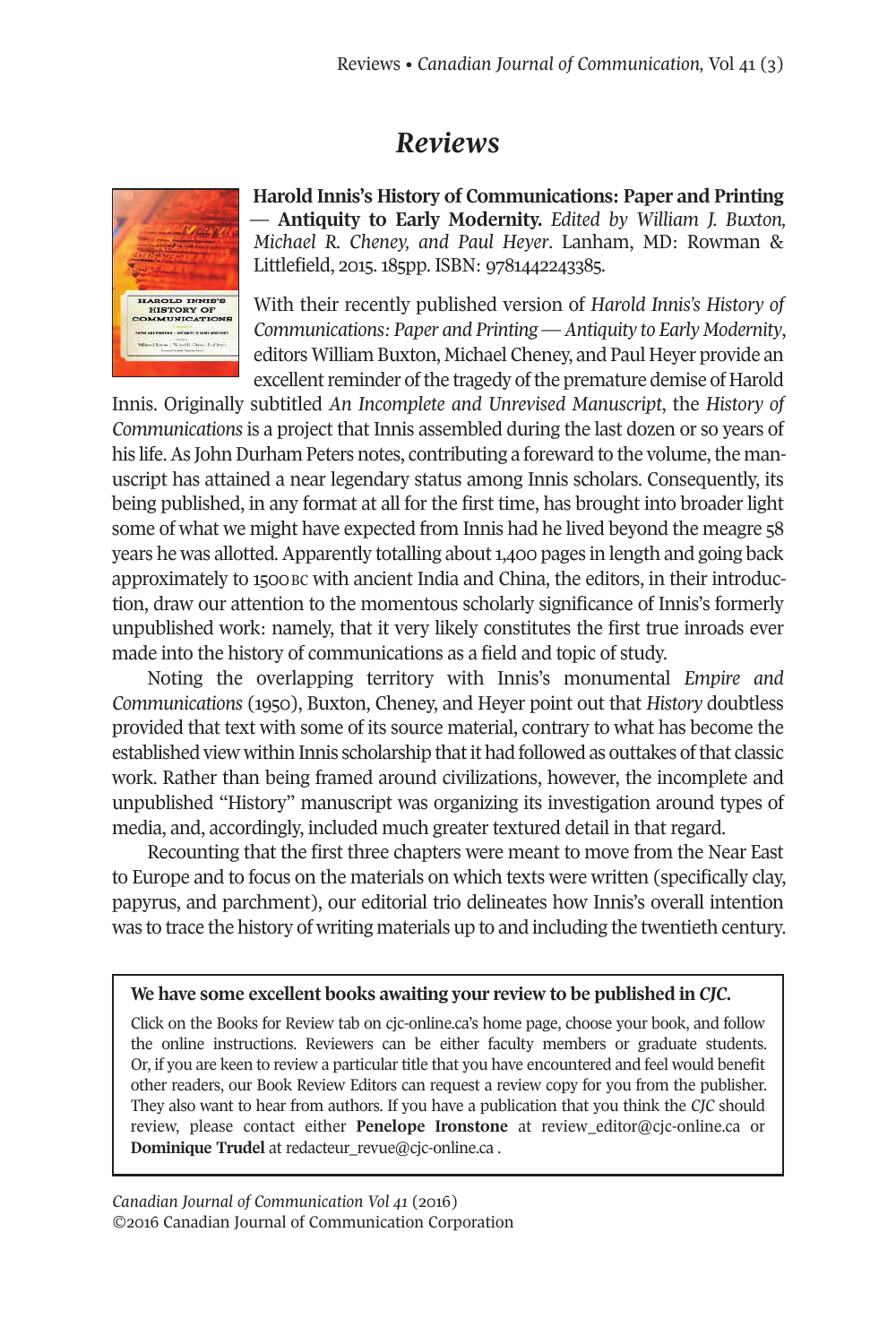With the remainder of the volume outlining how paper migrated from China to Europe, they emphasize Innis's analysis of how this process thus "set the stage for the epic battle between parchment and paper, culminating in the triumph of paper culture, as linked to printing and publishing, as well as a host of institutions and practices they underpinned" (p. 4). Paper was a revolutionary medium, and Buxton, Cheney, and Heyer keenly elucidate how Innis's fascinating project reflects a continuation of his earlier emphasis on staples, typically things like the fur trade and the cod fisheries, and, here, rooted in his focus on the pulp and paper industry.

Shortly after Innis's death, an edited version of this project was submitted to the University of Toronto Press but was rejected as a result of the poor reviews it garnered, claiming that it amounted basically to reading notes that would constitute plagiarism should they be published. Alexander John Watson (2007) upholds this interpretation, but this is an account that excludes any reference to previous versions of the manuscript identified in the Innis Archives at the University of Toronto. Buxton, Cheney, and Heyer have likewise edited and significantly "cleaned up" the text, and Innis originally intended the three chapters included in this volume to be Chapters Four, Five, and Six of a much larger work. Consecutively titled "The Coming of Paper," "Printing in the 15th Century," and "Printing in the 16th Century," these chapters address topics that are not significantly dealt with elsewhere, including the effects on Elizabethan book markets of the uncertainty of patronage, and questions about power, class, and labour struggles within the early French paper industry, issues that tend to be left unaddressed in Innis's political-economic analyses.

As Innis traces the spread of the making of paper and the paper industry from China through Turkestan, Baghdad, Tihama, Damascus, Sicily, and Fez, to what is now modern Spain, France, Italy, and Germany, he also explores topics such as the use of ink, movable type, and the distribution of both paper and books. The editors summarize the mammoth media ecological dimensions of the project, and the way that Innis clarifies how paper and printing were linked to a range of phenomena, "including language, religion, printed currency, public opinion, literature, and education" (p. 7). Summarizing the developments that paper helped to spawn, and that Innis here explores, they include "credit, monopolized lending, a growing interest in antiquity, the revival of Roman law, constitutionalism, the accessing of scriptures, the preserving of Latin, the subverting of feudal law, the reforming of the Church, the Protestant revolt, the strengthening of vulgate languages, and the beginning of the Renaissance" (p. 8).

In this regard, the editors point out how *History* now takes its place as the first among a number of important texts concerned with the role of print in early modernity that emerged in the wake of Innis's death, including Lucien Febvre and Henri-Jean Martin's *The Coming ofthe Book* (1958), Marshall McLuhan's *TheGutenbergGalaxy: The Making of Typographic Man* (1962), and the late Elizabeth Eisenstein's *The Printing Press as an Agent of Change: Communications and Cultural Transformations in Early Modern Europe* (1978). Some of the interesting historical details that Innis notes in his work include the introduction of cursive handwriting at the end of the 11th century, along with the recognition of how writing's development on a large scale assumed the existence of a cheaper material than parchment, which until the late 13th century was